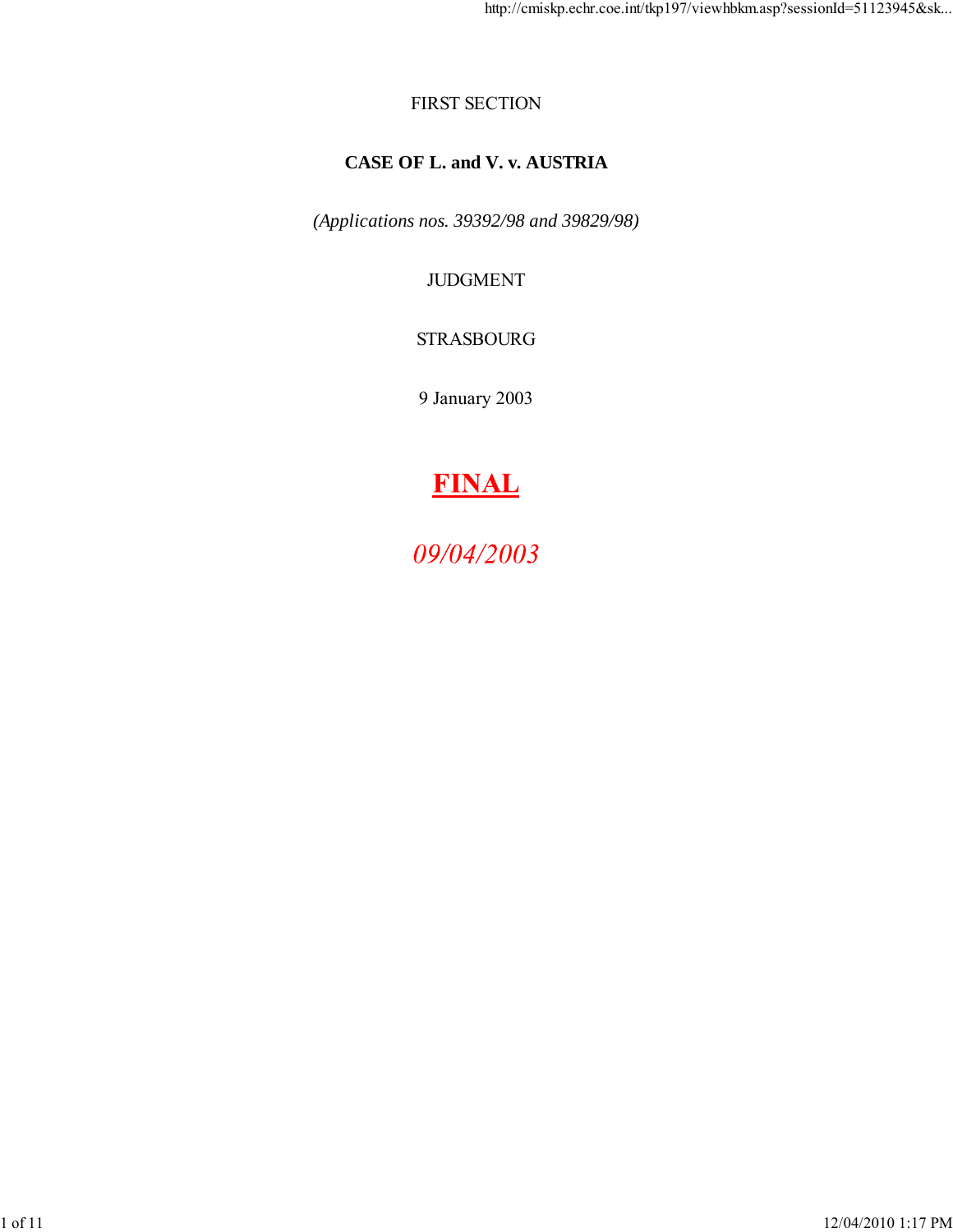#### **In the case of L. and V. v. Austria,**

The European Court of Human Rights (First Section), sitting as a Chamber composed of: Mr C.L. ROZAKIS, *President*, Mrs F. TULKENS, Mr G. BONELLO, Mrs N. VAJIĆ, Mrs S. BOTOUCHAROVA,

Mr A. KOVLER,

Mrs E. STEINER, *judges*,

and Mr S. NIELSEN, *Deputy Section Registrar*,

Having deliberated in private on 5 December 2002,

Delivers the following judgment, which was adopted on that date:

### PROCEDURE

1. The case originated in two applications (nos. 39392/98 and 39829/98) against the Republic of Austria lodged with the European Commission of Human Rights ("the Commission") under former Article 25 of the Convention for the Protection of Human Rights and Fundamental Freedoms ("the Convention") by two Austrian nationals, Mr G.L. and Mr A.V. ("the applicants"), on 20 June and 10 December 1997 respectively.

2. The applicants were represented by Mr H. Graupner, a lawyer practising in Vienna. The Austrian Government ("the Government") were represented by their Agent, Mr H. Winkler, Head of the International Law Department at the Federal Ministry of Foreign Affairs.

3. The applicants alleged, in particular, that the maintenance in force of Article 209 of the Austrian Criminal Code, which penalised homosexual acts of adult men with consenting adolescents between 14 and 18 years of age, and their convictions under that provision violated their right to respect for their private life and were discriminatory.

4. The applications were transmitted to the Court on 1 November 1998, when Protocol No. 11 to the Convention came into force (Article 5 § 2 of Protocol No. 11).

5. The applications were allocated to the Third Section of the Court (Rule 52 § 1 of the Rules of Court). Within that Section, the Chamber that would consider the case (Article 27 § 1 of the Convention) was constituted as provided in Rule 26 § 1.

6. On 1 November 2001 the Court changed the composition of its Sections (Rule 25 § 1). This case was assigned to the newly composed First Section.

7. By a decision of 22 November 2001 the Chamber declared the applications partly admissible.

8. The applicants filed observations on the merits (Rule 59 § 1).

# THE FACTS

# I. THE CIRCUMSTANCES OF THE CASE

9. The applicants were born in 1967 and 1968 respectively and live in Vienna.

## **A. The first applicant**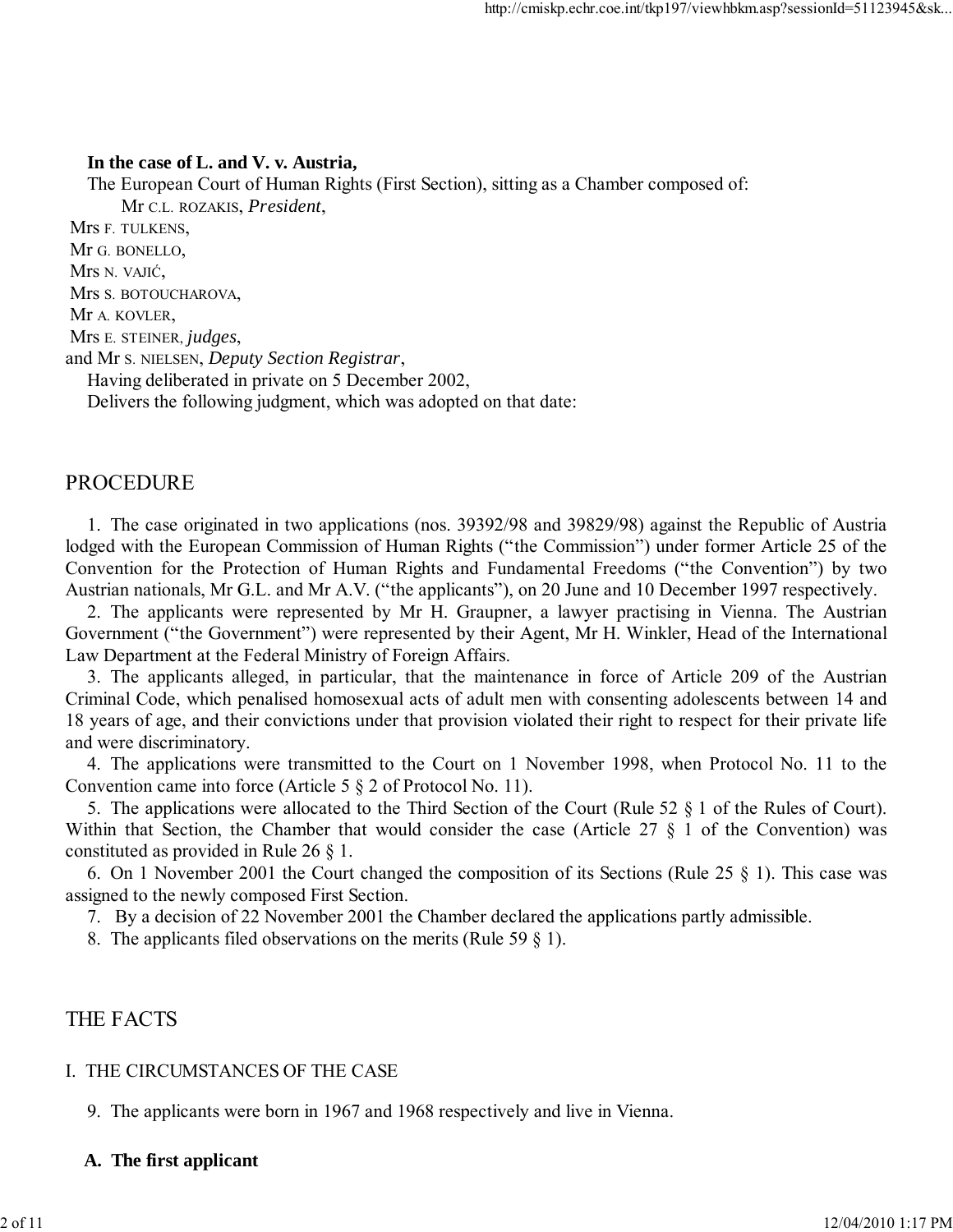10. On 8 February 1996 the Vienna Regional Criminal Court (*Landesgericht für Strafsachen*) convicted the first applicant under Article 209 of the Criminal Code (*Strafgesetzbuch*) of homosexual acts with adolescents and sentenced him to one year's imprisonment suspended on probation for a period of three years. Relying mainly on the first applicant's diary, in which he had made entries about his sexual encounters, the court found it established that between 1989 and 1994 the first applicant had had, in Austria and in a number of other countries, homosexual relations either by way of oral sex or masturbation with numerous persons between 14 and 18 years of age, whose identity could not be established.

11. On 5 November 1996 the Supreme Court (*Oberster Gerichtshof*), upon the first applicant's plea of nullity, quashed the judgment regarding the offences committed abroad.

12. On 29 January 1997 the Vienna Regional Criminal Court resumed the proceedings, which had been discontinued as far as the offences committed abroad were concerned, and found the first applicant guilty under Article 209 of the Criminal Code of the offences committed in Austria, sentencing him to eleven months' imprisonment suspended on probation for a period of three years.

13. On 27 May 1997 the Supreme Court dismissed the first applicant's plea of nullity in which he had complained that the application of Article 209 of the Criminal Code violated his right to respect for his private life and his right to non-discrimination and had suggested that the Supreme Court request the Constitutional Court to review the constitutionality of that provision.

14. On 31 July 1997 the Vienna Court of Appeal (*Oberlandesgericht*), upon the first applicant's appeal, reduced the sentence to eight months' imprisonment suspended on probation for a period of three years.

#### **B. The second applicant**

15. On 21 February 1997 the Vienna Regional Criminal Court convicted the second applicant under Article 209 of the Criminal Code of homosexual acts with adolescents, and on one minor count of misappropriation. It sentenced him to six months' imprisonment suspended on probation for a period of three years. The Court found it established that on one occasion the second applicant had had oral sex with a 15-year-old.

16. On 22 May 1997 the Vienna Court of Appeal dismissed the second applicant's appeal on points of law, in which he had complained that Article 209 of the Criminal Code was discriminatory and violated his right to respect for his private life and had suggested that the Court of Appeal request the Constitutional Court to review the constitutionality of that provision. It also dismissed his appeal against sentence. The decision was served on 3 July 1997.

#### II. RELEVANT DOMESTIC LAW AND BACKGROUND

#### **A. The Criminal Code**

17. Any sexual acts with persons under 14 years of age are punishable under Articles 206 and 207 of the Criminal Code.

18. Article 209 of the Criminal Code, in the version in force at the material time, read as follows:

"A male person who after attaining the age of 19 fornicates with a person of the same sex who has attained the age of 14 but not the age of 18 shall be sentenced to imprisonment for between six months and five years."

19. This provision was aimed at consensual homosexual acts, as any sexual act of adults with persons up to 19 years of age are punishable under Article 212 of the Criminal Code if the adult abuses a position of authority (parent, employer, teacher, doctor, etc.). Any sexual acts involving the use of force or threats are punishable as rape, pursuant to Article 201, or sexual coercion pursuant to Article 202 of the Criminal Code. Consensual heterosexual or lesbian acts between adults and persons over 14 years of age are not punishable.

20. Offences under Article 209 were regularly prosecuted, an average of sixty criminal proceedings being opened per year, out of which a third resulted in a conviction. As regards the penalties applied, a term of imprisonment usually exceeding three months was imposed in 65 to 75% of the cases, of which 15 to 25%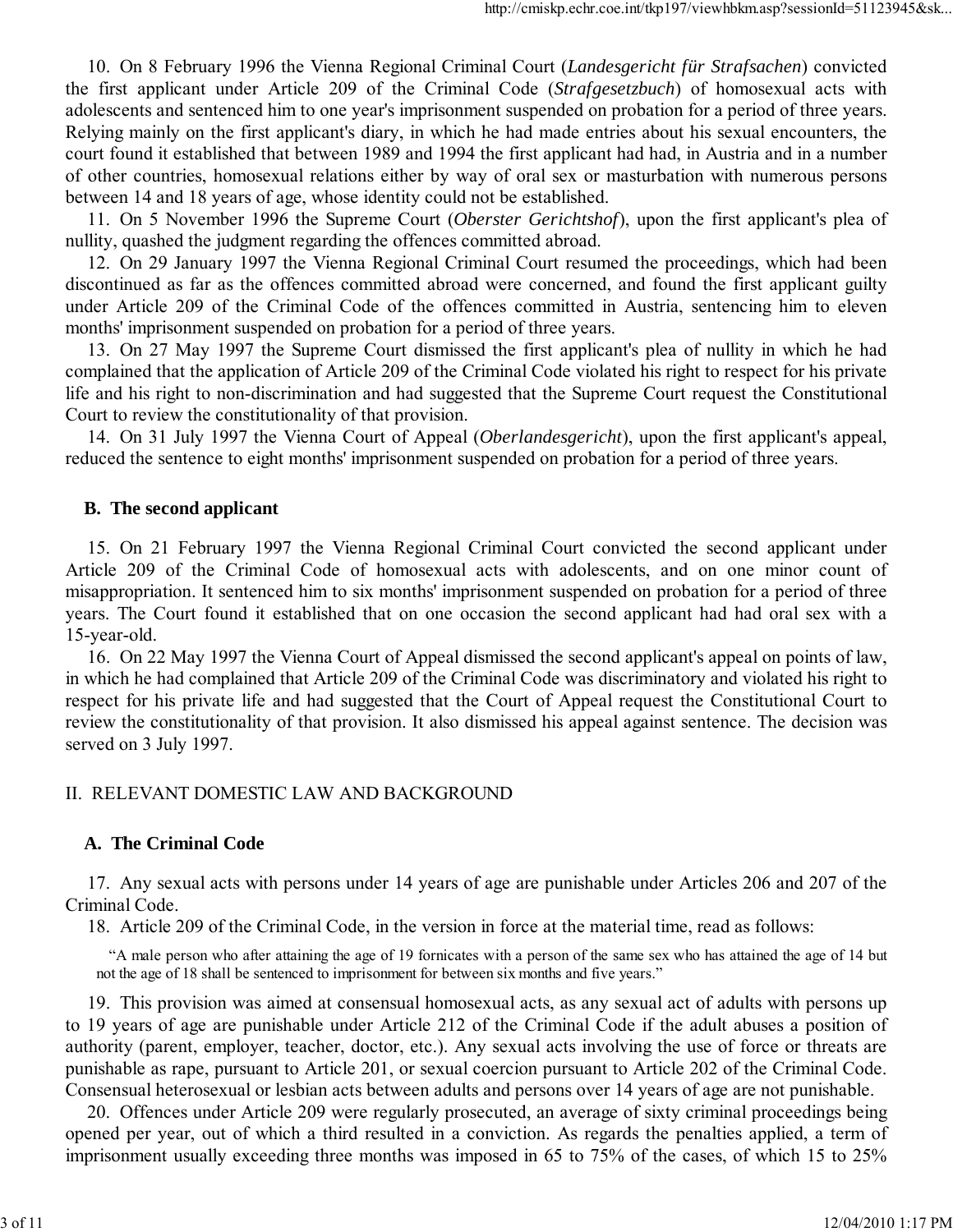were not suspended on probation. According to information given by the Federal Minister of Justice in reply to a parliamentary question, in the year 2001 three persons were serving a term of imprisonment based only or mainly on a conviction under Article 209 of the Criminal Code and four others were held in detention on remand in proceedings relating exclusively to charges under Article 209.

21. On 10 July 2002, following the Constitutional Court's judgment of 21 June 2002 (see below), Parliament decided to repeal Article 209. It also introduced Article 207b, which penalises sexual acts with a person under 16 years of age if that person is for certain reasons not mature enough to understand the meaning of the act and the offender takes advantage of this immaturity or if the person under 16 is in a predicament and the offender takes advantage of that situation. Article 207b also penalises inducing persons under 18 years of age to engage in sexual activities in return for payment. Article 207b applies irrespective of whether the sexual acts at issue are heterosexual, homosexual or lesbian. The above amendment, published in the Official Gazette (*Bundesgesetzblatt*) no. 134/2002, came into force on 14 August 2002.

22. According to the transitional provisions, the amendment does not apply to criminal proceedings in which the judgment at first instance has already been given. It does exceptionally apply, subject to the principle of the application of the more favourable law, where a judgment is set aside, *inter alia*, following the reopening of the proceedings or in the context of a renewal of the proceedings following the finding of a violation of the Convention by the European Court of Human Rights. Apart from these situations, convictions under Article 209 remain unaffected by the amendment.

#### **B. Proceedings before the Constitutional Court**

23. In a judgment of 3 October 1989, the Constitutional Court found that Article 209 of the Criminal Code was compatible with the principle of equality under constitutional law and in particular with the prohibition on gender discrimination contained therein. That judgment was given upon the complaint of a person who subsequently brought his case before the Commission (see *Zukrigl v. Austria*, no. 17279/90, Commission decision of 13 May 1992, unreported).

24. The relevant passage of the Constitutional Court's judgment reads as follows:

"The development of the criminal law in the last few decades has shown that the legislature is striving to apply the system of criminal justice in a significantly more restrictive way than before in pursuance of the efforts it is undertaking in connection with its policy on the treatment of offenders, which have become known under the general heading of 'decriminalisation'. This means that it leaves offences on the statute book or creates new offences only if such punishment of behaviour harmful to society is still found absolutely necessary and indispensable after the strictest criteria have been applied. The criminal provision which has been challenged relates to the group of acts declared unlawful in order to protect – in so far as strictly necessary – a young, maturing person from developing sexually in the wrong way. ('Homosexual acts are only offences of relevance to the criminal law inasmuch as a dangerous strain must not be placed by homosexual experiences upon the sexual development of young males ...' Pallin, in Foregger/Nowakowski (publishers), *Wiener Kommentar zum Strafgesetzbuch*, 1980, paragraph 1 on Article 209 ...) Seen in this light, it is the conviction of the Constitutional Court that from the point of view of the principle of equality contained in Article 7 § 1 of the Federal Constitution and Article 2 of the Basic Law those legislating in the criminal sphere cannot reasonably be challenged for taking the view, by reference to authoritative expert opinions coupled with experience gained, that homosexual influence endangers maturing males to a significantly greater extent than girls of the same age, and concluding that it is necessary to punish under the criminal law homosexual acts committed with young males, as provided for under Article 209 of the Criminal Code. This conclusion was also based on their views of morality, which they wanted to impose while duly observing the current policy on criminal justice which aims at moderation and at restricting the punishment of offences (while carefully weighing up all the manifold advantages and disadvantages). Taking everything into account, we are dealing here with a distinction which is based on factual differences and therefore constitutionally admissible from the point of view of Article 7 § 1 of the Federal Constitution read in conjunction with Article 2 of the Basic Law."

25. On 29 November 2001 the Constitutional Court dismissed the Innsbruck Regional Court's request to review the constitutionality of Article 209 of the Criminal Code.

26. The Regional Court had argued, *inter alia*, that Article 209 violated Articles 8 and 14 of the Convention as the theory that male adolescents ran a risk of being recruited into homosexuality on which the Constitutional Court had relied in its previous judgment had since been refuted. The Constitutional Court found that the issue was *res judicata*. It noted that the fact that it had already given a ruling on the same provision did not prevent it from reviewing it anew, if there was a change in the relevant circumstances or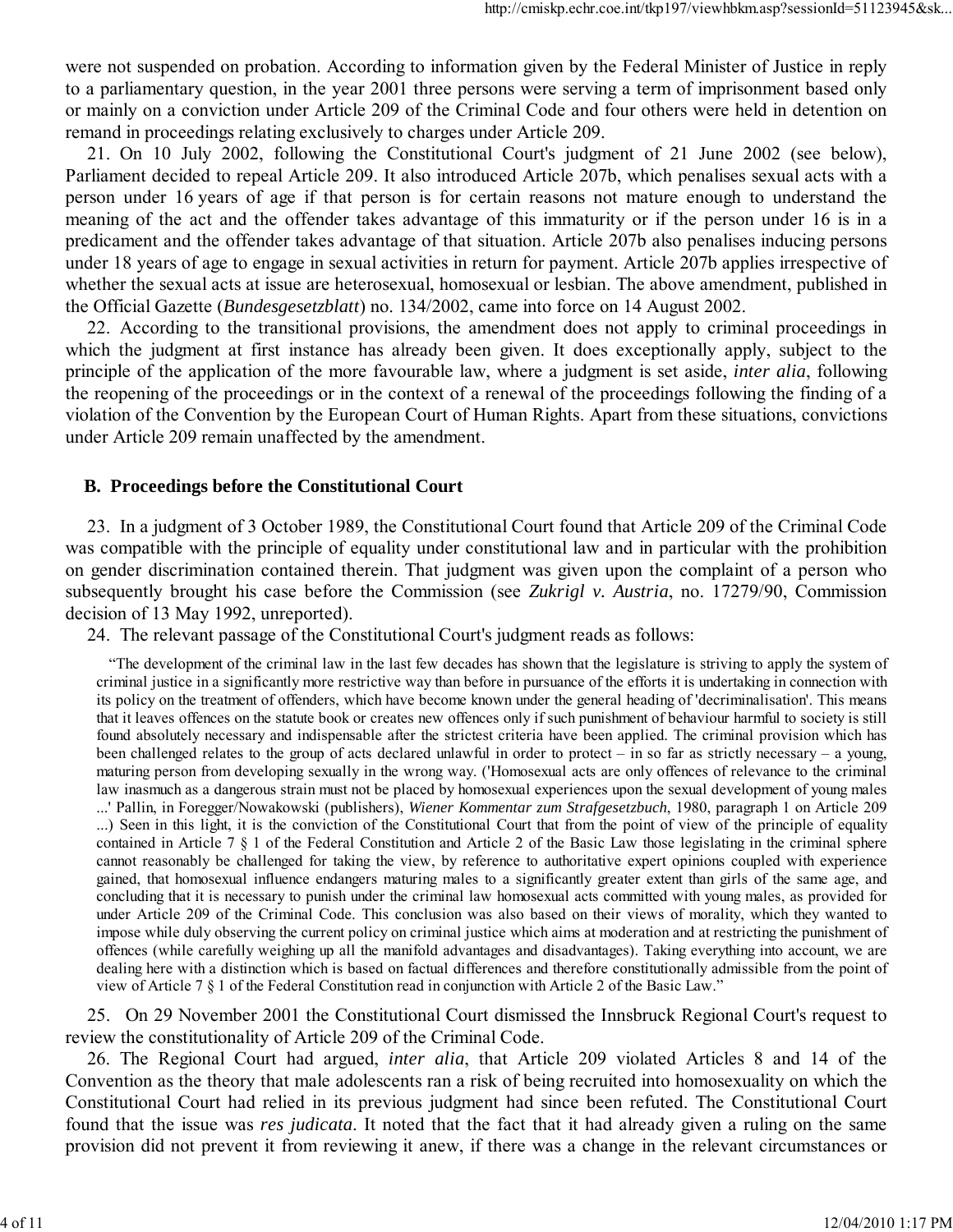different legal argument. However, the Regional Court had failed to give detailed reasons for its contention that relevant scientific knowledge had changed to such an extent that the legislator was no longer entitled to set a different age-limit for consensual homosexual relations than for consensual heterosexual or lesbian relations.

27. On 21 June 2002, upon a further request for review made by the Innsbruck Regional Court, the Constitutional Court found that Article 209 of the Criminal Code was unconstitutional.

28. The Regional Court had argued, firstly, as it had done previously, that Article 209 of the Criminal Code violated Articles 8 and 14 of the Convention and, secondly, that it was incompatible with the principle of equality under constitutional law and with Article 8 of the Convention, as a relationship between male adolescents aged between 14 and 19 was first legal, but became punishable as soon as one reached the age of 19 and became legal again when the second one reached the age of 18. The Constitutional Court held that the second argument differed from the arguments which it had examined in its judgment of 3 October 1989 and that it was therefore not prevented from considering it. It noted that Article 209 concerned only consensual homosexual relations between men aged over 19 and adolescents between 14 and 18. In the 14 to 19 age bracket homosexual acts between persons of the same age (for instance two 16-year-olds) or of persons with a one- to five-year age difference were not punishable. However, as soon as one partner reached the age of 19, such acts constituted an offence under Article 209 of the Criminal Code. They became legal again when the younger partner reached the age of 18. Given that Article 209 did not only apply to occasional relations but also covered ongoing relationships, it led to rather absurd results, namely a change of periods during which the homosexual relationship of two partners was first legal, then punishable and then legal again and could therefore not be considered to be objectively justified.

#### **C. Parliamentary debate**

29. In the spring of 1995 the Social Democratic Party, the Green Party and the Liberal Party brought motions in Parliament to repeal Article 209 of the Criminal Code. They argued in particular that in the 1970s the legislator had justified this provision on the theory that male adolescents were at a risk of being recruited into homosexuality while female adolescents were not. However, modern science had shown that sexual orientation was already established at the beginning of puberty. Moreover, different ages of consent were not in line with European standards. In this connection they referred in particular to Recommendation 924 (1981) of the Parliamentary Assembly of the Council of Europe which had advocated equal ages of consent for heterosexual and homosexual relations. Protection of juveniles against sexual violence and abuse was sufficiently afforded by other provisions of the Criminal Code, irrespective of their sexual orientation.

30. Subsequently, on 10 October 1995, a sub-committee of the Legal Affairs Committee of Parliament heard evidence from eleven experts in various fields such as medicine, sexual science, Aids prevention, developmental psychology, psychotherapy, psychiatry, theology, law and human rights law. Nine were clearly in favour of repealing Article 209, an important argument for the experts in the fields of medicine, psychology and psychiatry being that sexual orientation was, in the majority of cases, established before the age of puberty, which disproved the theory that male adolescents were recruited into homosexuality by homosexual experiences. Another recurring argument was that penalising homosexual relations made Aids prevention more difficult. Two experts were in favour of keeping Article 209: one simply stated that he considered it necessary for the protection of male adolescents; the other considered that despite the fact that there was no such thing as being recruited into homosexuality, not all male adolescents were already sure of their sexual orientation and it was therefore better to give them more time to establish their identity.

31. On 27 November 1996 Parliament held a debate on the motion to repeal Article 209 of the Criminal Code. Those speakers who were in favour of repealing Article 209 relied on the arguments of the majority of the experts heard in the sub-committee. Of those speakers who were in favour of keeping Article 209, some simply expressed their approval while others emphasised that they still considered the provision necessary for those male adolescents who were not sure of their sexual orientation. There was an equal vote at the close of the debate (ninety-one to ninety-one). Consequently, Article 209 remained on the statute book.

32. On 17 July 1998 the Green Party again brought a motion before Parliament to repeal Article 209 of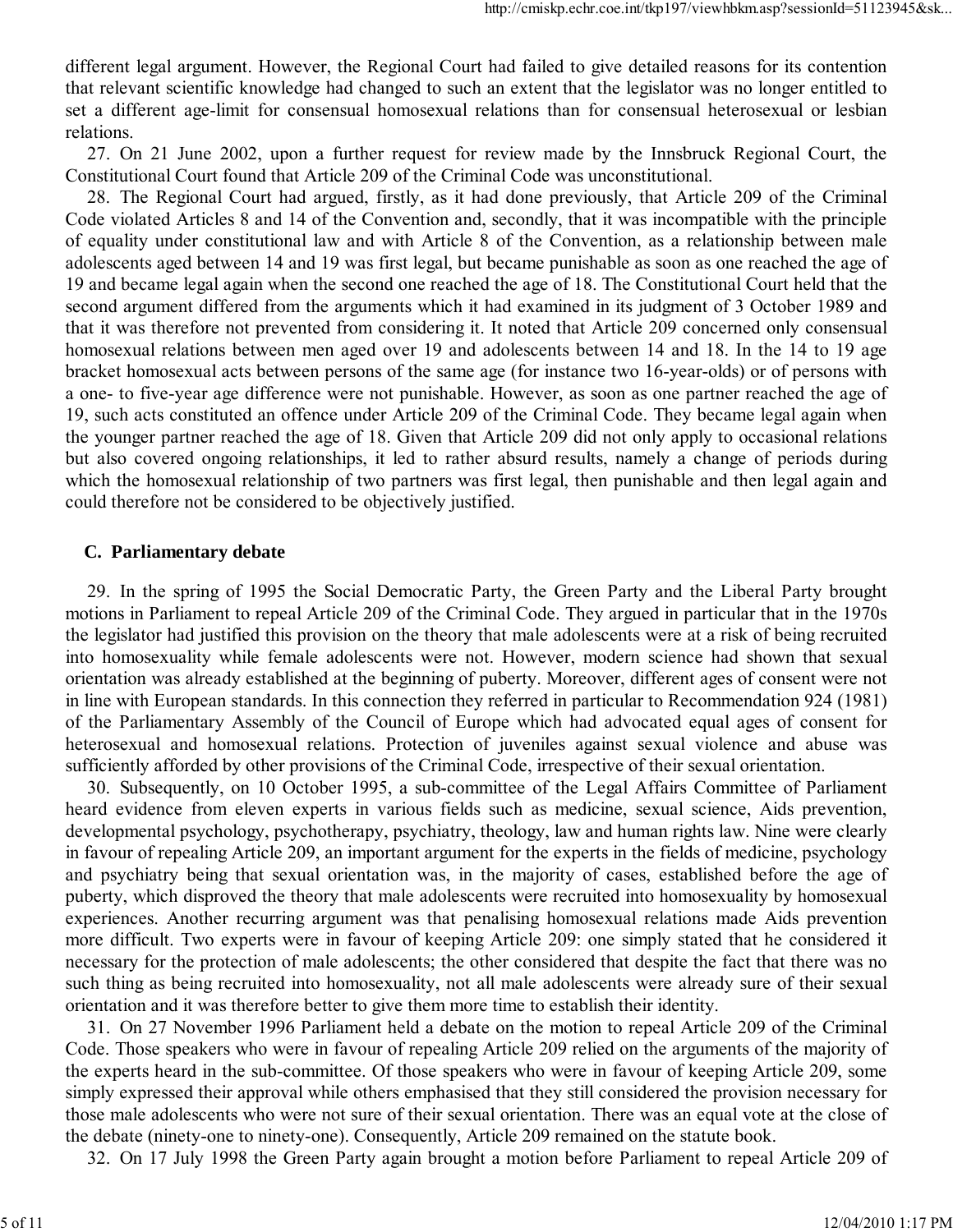the Criminal Code. The ensuing debate followed much the same lines as before. The motion was rejected by eighty-one votes to twelve.

33. On 10 July 2002 Parliament decided to repeal Article 209 of the Criminal Code (see paragraph 21 above).

## THE LAW

#### I. ALLEGED VIOLATION OF ARTICLE 8 OF THE CONVENTION TAKEN ALONE AND IN CONJUNCTION WITH ARTICLE 14

34. The applicants complained of the maintenance in force of Article 209 of the Criminal Code, which criminalises homosexual acts of adult men with consenting adolescents between the ages of 14 and 18, and of their convictions under that provision. Relying on Article 8 of the Convention taken alone and in conjunction with Article 14, they alleged that their right to respect for their private life had been violated and that the contested provision was discriminatory, as heterosexual or lesbian relations between adults and adolescents in the same age bracket were not punishable.

Article 8 provides:

"1. Everyone has the right to respect for his private and family life, his home and his correspondence.

2. There shall be no interference by a public authority with the exercise of this right except such as is in accordance with the law and is necessary in a democratic society in the interests of national security, public safety or the economic well-being of the country, for the prevention of disorder or crime, for the protection of health or morals, or for the protection of the rights and freedoms of others."

Article 14 provides:

"The enjoyment of the rights and freedoms set forth in [the] Convention shall be secured without discrimination on any ground such as sex, race, colour, language, religion, political or other opinion, national or social origin, association with a national minority, property, birth or other status."

35. Given the nature of the complaints, the Court deems it appropriate to examine the case directly under Article 14 taken in conjunction with Article 8.

36. It is not in dispute that the present case falls within the ambit of Article 8, concerning as it does a most intimate aspect of the applicants' private life (see, for instance, *Dudgeon v. the United Kingdom*, judgment of 22 October 1981, Series A no. 45, p. 21, § 52, and *Smith and Grady v. the United Kingdom*, nos. 33985/96 and 33986/96, § 90, ECHR 1999-VI). Article 14 is therefore applicable.

37. The applicants submitted that, following the Court's admissibility decision in the present case, the Austrian Constitutional Court declared Article 209 of the Criminal Code to be unconstitutional and that subsequently Parliament decided to repeal this provision. However, the Constitutional Court's judgment, which is based on other grounds than those relied on in the present application, has not acknowledged, let alone afforded redress for, the alleged breach of the Convention. Moreover, their convictions still stood. The applicants therefore argued that they were still victims, within the meaning of Article 34 of the Convention, of the violation alleged. Nor can it be said that merely repealing the contested legislation has resolved the matter within the meaning of Article 37 § 1 (b) of the Convention.

38. The applicants asserted that in Austria, like in the majority of European countries, heterosexual and lesbian relations between adults and consenting adolescents over 14 years of age were not punishable. They submitted that, in the context of consensual relations with adults, there was nothing to indicate that adolescents needed more protection against homosexual relations than against heterosexual or lesbian relations. Not only was Article 209 of the Criminal Code unnecessary for protecting male adolescents in general, it also hampered homosexual adolescents in their development by attaching a social stigma to their relations with adult men and to their sexual orientation in general. In this connection, the applicants, referring to the Court's case-law, contended that any interference with a person's sexual life and any difference in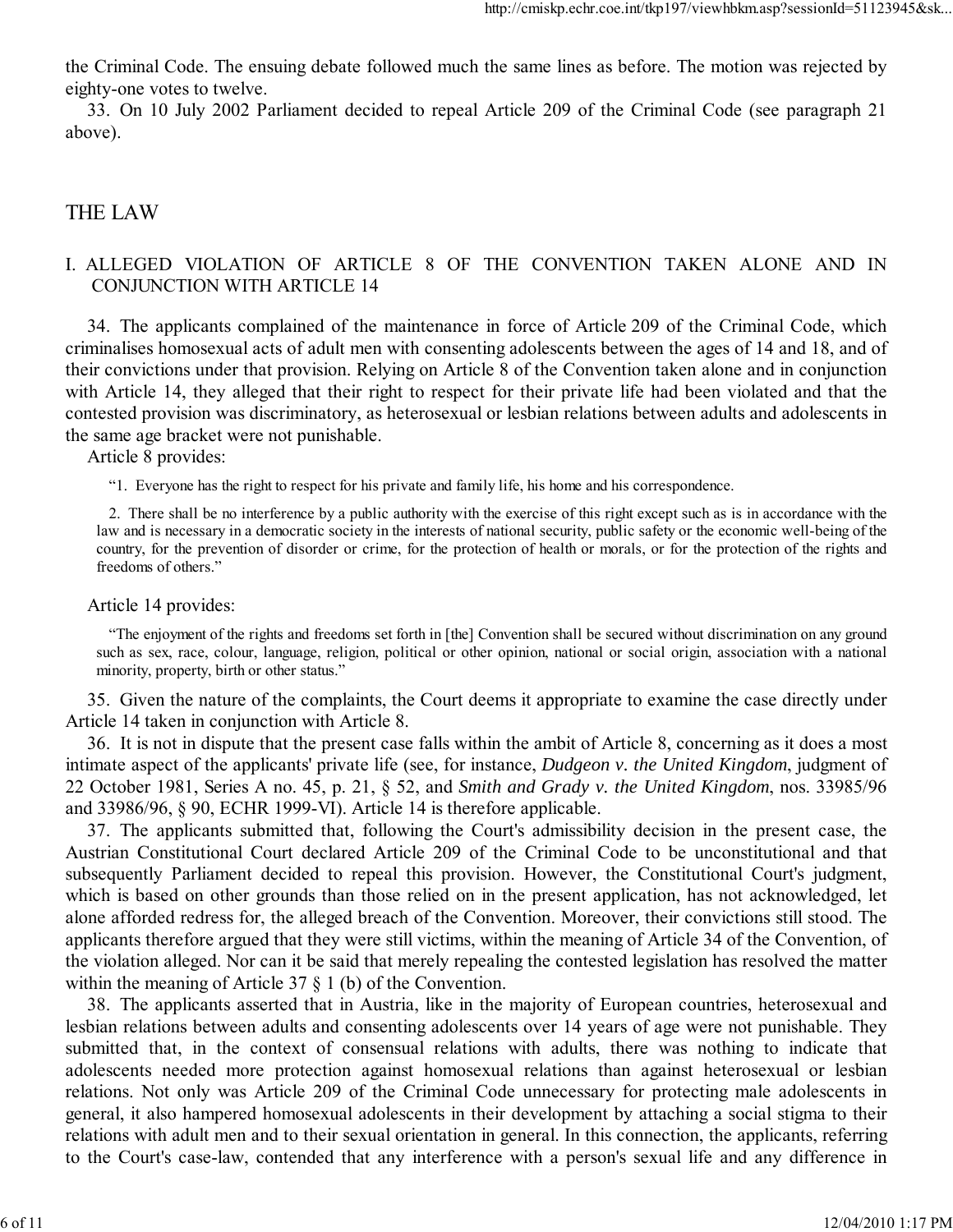treatment based on sex or sexual orientation required particulary weighty reasons (see *Smith and Grady*, cited above, § 94, and *A.D.T. v. the United Kingdom*, no. 35765/97, § 36, ECHR 2000-IX).

39. This was all the more true in a field where a European consensus existed to reduce the age of consent for homosexual relations. Despite the fact that a European consensus had been growing ever since the introduction of their applications, the Government had failed to come forward with any valid justification for upholding, until very recently, a different age of consent for male homosexual relations than for heterosexual or lesbian relations. In particular, the applicants pointed out that in April 1997, in September and December 1998, and again in July 2001, the European Parliament had requested Austria to repeal Article 209. Similarly, in November 1998, the Human Rights Committee, set up under the International Covenant on Civil and Political Rights, had found that Article 209 was discriminatory. The Parliamentary Assembly of the Council of Europe had issued two recommendations in 2000 advocating equal ages of consent for heterosexual, lesbian and homosexual relations and a number of member States of the Council of Europe had recently introduced equal ages of consent.

40. Further, the applicants pointed out that the Commission, in *Sutherland v. the United Kingdom* (no. 25186/94, Commission's report of 1 July 1997, unpublished) had departed from its earlier case-law relied on by the Government. In their view, the difference between the present applications and *Sutherland* was not decisive, as the fact that under the United Kingdom law in force at the material time the adolescent partner was also punishable was only referred to by the Commission as a subsidiary argument. As to the Government's further argument that Article 209 had been considered necessary for the protection of male adolescents, they submitted that the great majority of scientific experts whose evidence had been heard in Parliament in 1995 had disagreed with this view.

41. The Government drew attention to the recent amendment of the Criminal Code. They asserted that, in the applicants' cases, there were no changes as a result of the new legal position. The Government therefore stated that their position remained unchanged and maintained their previous submissions.

42. The Government referred to the Constitutional Court's judgment of 3 October 1989 and to the case-law of the Commission (see Zukrigl, decision cited above, and *H.F. v. Austria*, no. 22646/93, Commission decision of 26 June 1995, unreported), pointing out that the Commission had found no indication of a violation of Article 8 of the Convention either taken alone or in conjunction with Article 14 in respect of Article 209 of the Austrian Criminal Code. As to *Sutherland* (cited above), the Government pointed out that there was an important difference, namely that under Article 209 the adolescent participating in the offence was not punishable. Moreover, they referred to the fact that, in 1995, Parliament had heard numerous experts and had discussed Article 209 extensively with a view to abolishing it, but had decided to uphold it, as the provision was still considered necessary, within the meaning of Article 8 § 2 of the Convention, for the protection of male adolescents.

43. The Court notes at the outset that, following the Constitutional Court's judgment of 21 June 2002, Article 209 of the Criminal Code was repealed on 10 July 2002. The amendment in question came into force on 14 August 2002. However, this development does not affect the applicants' status as victim within the meaning of Article 34 of the Convention. In this connection, the Court reiterates that a decision or measure favourable to the applicant is not in principle sufficient to deprive him of his status as a victim unless the national authorities have acknowledged, either expressly or in substance, and then afforded redress for, the breach of the Convention (see, for instance, *Dalban v. Romania* [GC], no. 28114/95, § 44, ECHR 1999-VI). In the present case it is sufficient to note that the applicants were convicted under the contested provision and that their respective convictions remain unaffected by the change in the law. Thus, as the applicants rightly pointed out, it cannot be said that the matter has been resolved within the meaning of Article 37 § 1 (b) of the Convention.

44. According to the Court's established case-law, a difference in treatment is discriminatory for the purposes of Article 14 if it "has no objective and reasonable justification", that is if it does not pursue a "legitimate aim" or if there is not a "reasonable relationship of proportionality between the means employed and the aim sought to be realised". However, the Contracting States enjoy a certain margin of appreciation in assessing whether and to what extent differences in otherwise similar situations justify a different treatment (see *Karlheinz Schmidt v. Germany*, judgment of 18 July 1994, Series A no. 291-B, pp. 32-33, § 24;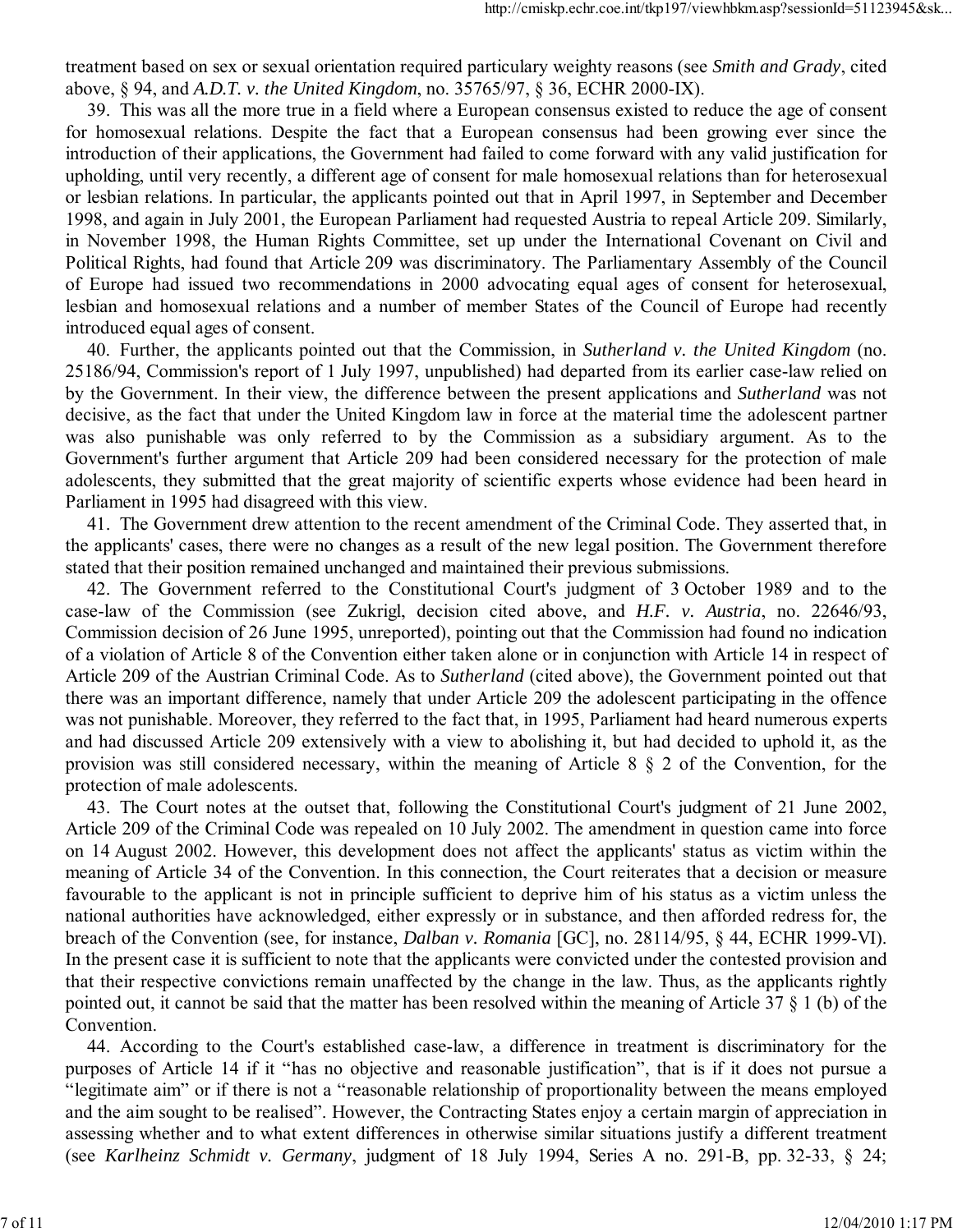*Salgueiro da Silva Mouta v. Portugal*, no. 33290/96, § 29, ECHR 1999-IX; and *Fretté v. France*, no. 36515/97, §§ 34 and 40, ECHR 2002-I).

45. The applicants complained of a difference in treatment based on their sexual orientation. In this connection, the Court reiterates that sexual orientation is a concept covered by Article 14 (see *Salgueiro da Silva Mouta*, cited above, § 28). Just like differences based on sex (see *Karlheinz Schmidt*, cited above, ibid., and *Petrovic v. Austria*, judgment of 27 March 1998, *Reports of Judgments and Decisions* 1998-II, p. 587, § 37), differences based on sexual orientation require particularly serious reasons by way of justification (see *Smith and Grady*, cited above, § 90).

46. The Government asserted that the contested provision served to protect the sexual development of male adolescents. The Court accepts that the aim of protecting the rights of others is a legitimate one. It remains to be ascertained whether there existed a justification for the difference of treatment.

47. The Court observes that in previous cases relied on by the Government which related to Article 209 of the Austrian Criminal Code, the Commission found no violation of Article 8 of the Convention either taken alone or in conjunction with Article 14. However, the Court has frequently held that the Convention is a living instrument, which has to be interpreted in the light of present-day conditions (see, for instance, *Fretté*, cited above, ibid.) In *Sutherland*, the Commission, having regard to recent research according to which sexual orientation is usually established before puberty in both boys and girls and to the fact that the majority of member States of the Council of Europe have recognised equal ages of consent, explicitly stated that it was "opportune to reconsider its earlier case-law in the light of these modern developments" (Commission's report cited above, §§ 59-60). It reached the conclusion that in the absence of any objective and reasonable justification the maintenance of a higher age of consent for homosexual acts than for heterosexual ones violated Article 14 taken in conjunction with Article 8 (ibid., § 66).

48. Furthermore, the Court considers that the difference between *Sutherland* and the present case, namely that here the adolescent partner participating in the proscribed homosexual acts was not punishable, is not decisive. This element was only a secondary consideration in the Commission's report (ibid., § 64).

49. What is decisive is whether there was an objective and reasonable justification why young men in the 14 to 18 age bracket needed protection against sexual relationships with adult men, while young women in the same age bracket did not need such protection against relations with either adult men or women. In this connection the Court reiterates that the scope of the margin of appreciation left to the Contracting State will vary according to the circumstances, the subject matter and the background; in this respect, one of the relevant factors may be the existence or non-existence of common ground between the laws of the Contracting States (see, for instance, *Petrovic*, cited above, § 38, and *Fretté*, cited above, § 40).

50. In the present case the applicants pointed out, and this has not been contested by the Government, that there is an ever growing European consensus to apply equal ages of consent for heterosexual, lesbian and homosexual relations. Similarly, the Commission observed in *Sutherland* (cited above) that "equality of treatment in respect of the age of consent is now recognised by the great majority of member States of the Council of Europe" (loc. cit., § 59).

51. The Government relied on the Constitutional Court's judgment of 3 October 1989, which had considered Article 209 of the Criminal Code necessary to avoid "a dangerous strain ... be[ing] placed by homosexual experiences upon the sexual development of young males". However, this approach has been outdated by the 1995 parliamentary debate on a possible repeal of that provision. As was rightly pointed out by the applicants, the vast majority of experts who gave evidence in Parliament clearly expressed themselves in favour of an equal age of consent, finding in particular that sexual orientation was in most cases established before the age of puberty and that the theory that male adolescents were "recruited" into homosexuality had thus been disproved. Notwithstanding its knowledge of these changes in the scientific approach to the issue, Parliament decided in November 1996, that is, shortly before the applicants' convictions, in January and February 1997 respectively, to keep Article 209 on the statute book.

52. To the extent that Article 209 of the Criminal Code embodied a predisposed bias on the part of a heterosexual majority against a homosexual minority, these negative attitudes cannot of themselves be considered by the Court to amount to sufficient justification for the differential treatment any more than similar negative attitudes towards those of a different race, origin or colour (see *Smith and Grady*, cited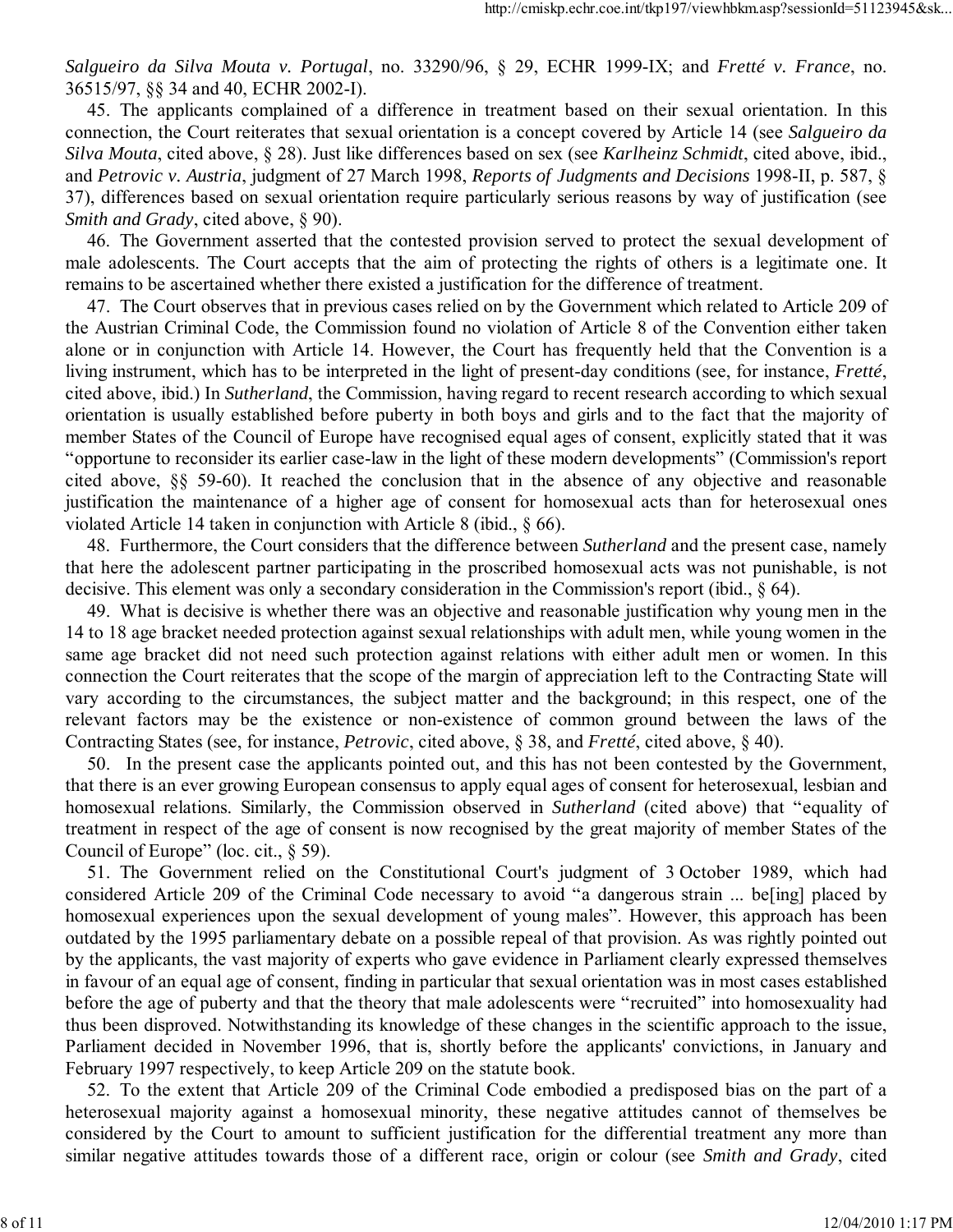above, § 97).

53. In conclusion, the Court finds that the Government have not offered convincing and weighty reasons justifying the maintenance in force of Article 209 of the Criminal Code and, consequently, the applicants' convictions under this provision.

54. Accordingly, there has been a violation of Article 14 of the Convention taken in conjunction with Article 8.

55. Having regard to the foregoing considerations, the Court does not consider it necessary to rule on the question whether there has been a violation of Article 8 taken alone.

#### II. APPLICATION OF ARTICLE 41 OF THE CONVENTION

#### 56. Article 41 of the Convention provides:

"If the Court finds that there has been a violation of the Convention or the Protocols thereto, and if the internal law of the High Contracting Party concerned allows only partial reparation to be made, the Court shall, if necessary, afford just satisfaction to the injured party."

#### **A. Damage**

57. The applicants each requested 1,000,000 Austrian schillings, equivalent to 72,672.83 euros (EUR), as compensation for non-pecuniary damage. They asserted that they had suffered feelings of distress and humiliation due to the maintenance in force of Article 209 of the Criminal Code and, in particular, the criminal proceedings against them resulting in their convictions, which stigmatised them as sexual offenders. Furthermore, the first applicant submitted that he suffered from epilepsy, which had increased his anxiety and suffering during the trial, and that he had lost his work as a result of his conviction.

58. The Government contended that the finding of a violation would in itself afford the applicants sufficient just satisfaction for any non-pecuniary damage sustained.

59. The Court observes that, in a number of cases concerning the maintenance in force of legislation penalising homosexual acts between consenting adults, it considered that the finding of a violation constituted in itself sufficient just satisfaction for any non-pecuniary damage sustained (see *Dudgeon v. the United Kingdom* (Article 50), judgment of 24 February 1983, Series A no. 59, pp. 7-8, § 14; *Norris v. Ireland*, judgment of 26 October 1988, Series A no. 142, pp. 21-22, § 50; and *Modinos v. Cyprus*, judgment of 22 April 1993, Series A no. 259, p. 12, § 30). However, in a case which concerned a conviction for homosexual acts with a number of consenting adults (*A.D.T. v. the United Kindgom*, cited above, §§ 43-45), the Court awarded 10,000 pounds sterling (GBP) in respect of non-pecuniary damage. Similarily, in cases which concerned investigations in respect of the applicants resulting in their discharge from the army on account of their homosexuality, the Court awarded GBP 19,000 to each applicant for non-pecuniary damage (see *Smith and Grady v. the United Kingdom* (just satisfaction), nos. 33985/96 and 33986/96, § 13, ECHR 2000-IX).

60. In the present case, the Court notes that Article 209 of the Criminal Code has recently been repealed and that the applicants have therefore in part achieved the objective of their application. However, they were convicted under Article 209. The Court considers that the criminal proceedings and, in particular, the trial during which details of the applicant's most intimate private life were laid open in public, have to be considered as profoundly destabilising events in the applicants' lives which had and, it cannot be excluded, continue to have a significant emotional and psychological impact on each of them (see *Smith and Grady* (just satisfaction), ibid.). Making an assessment on an equitable basis, the Court awards the applicants EUR 15,000 each.

#### **B. Costs and expenses**

61. The applicants requested a total amount of EUR 65,590.93. This sum is composed of EUR 5,633.53 for costs and expenses incurred by the first applicant in the domestic proceedings, EUR 1,655.12 for costs and expenses incurred by the second applicant in the domestic proceedings and EUR 58,302.28 for costs and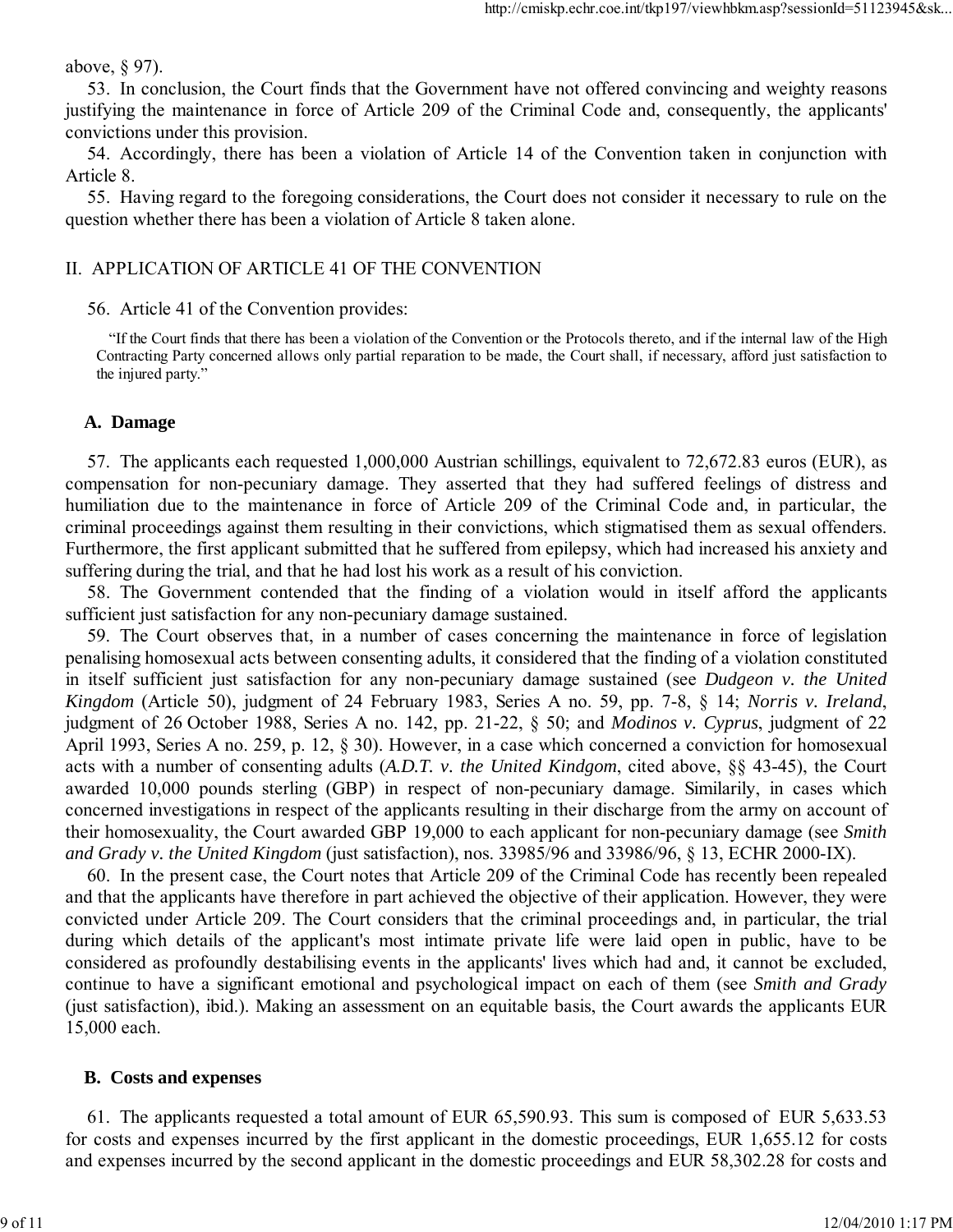expenses incurred by both applicants in the Convention proceedings.

62. Further, the applicants, in their submissions of 3 August 2002, asserted that following the Court's judgment further costs will have to be incurred in order to remove the consequences flowing from the violation of the Convention. They argued in particular that – in case of a finding of a violation by the Court – they will be entitled, pursuant to Article 363a of the Code of Criminal Procedure, to have the criminal proceedings reopened in order to have their convictions set aside and to have them removed from their criminal records. The applicants therefore requested the Court to rule that the respondent State was obliged to pay any future costs necessary for removing the consequences of the violation at issue and to reserve the fixing of the exact amount to a separate decision.

63. The Government asserted that the amount claimed by the applicants was excessive. They submitted, in particular, that the applicants had failed to submit a detailed statement of costs as regards the domestic proceedings. Moreover, the second applicant had also been convicted of misappropriation. Accordingly, the domestic proceedings had not only been instituted for the offence under Article 209 of the Criminal Code. Further, the Government asserted that the applicants' counsel had not correctly applied the lawyers' fees as regards the Convention proceedings, and argued that it had not been necessary to submit two separate applications. The Government considered that a total amount of EUR 5,813.83 for costs and expenses would be appropriate as regards the first applicant and a total amount of EUR 4,142.35 as regards the second applicant.

64. The Court reiterates that only legal costs and expenses found to have been actually and necessarily incurred in order to prevent or obtain redress for the matter found to constitute a violation of the Convention and which are reasonable as to quantum are recoverable under Article 41 of the Convention (see *Smith and Grady* (just satisfaction), cited above, § 28, with further references).

65. As to the costs of the domestic proceedings, the Court notes that the applicants each submitted a bill of fees by the lawyer who represented them in the criminal proceedings, which indicates a lump sum for their defence. The diffence in the amounts claimed by the applicants is explained by the fact that, in the first applicant's case, two sets of criminal proceedings were instituted, as his first conviction had been partly set aside by the Supreme Court. The Court observes that in the first applicant's case the proceedings related only to Article 209 of the Criminal Code. The Court therefore finds that the entire costs were actually and necessarily incurred. Moreover, it finds that the amount claimed is reasonable and awards it in full, that is EUR 5,633.53. In the second applicant's case the Court, making allowance for the fact that the criminal proceedings against him related mainly to Article 209 but also to a minor count of misappropriation, awards EUR 1,500.

66. As to the costs of the Convention proceedings, the Court considers them to be excessive. Making an assessment on an equitable basis, the Court awards each applicant EUR 5,000.

67. The total amount awarded in respect of costs and expenses is, therefore, EUR 10,633.53 as regards the first applicant and EUR 6,500 as regards the second applicant.

68. As to the applicants' request for future costs linked to removing the consequences of the violation of the Convention found, the Court considers that such a claim is speculative. The Court notes in particular that both applicants were sentenced to a prison term suspended on probation in 1997 and that the three-year probationary period has already expired. What remains is the entry of their convictions in their criminal records. In this situation it is open to doubt whether there will be any need for the applicants to have the criminal proceedings against them reopened, as the respondent State may well choose other means to have their convictions expunged. The respondent State may for instance decide to grant the applicants a pardon and have their convictions removed from their criminal records. Having regard to these circumstances, the Court dismisses the applicants' claim for future costs.

#### **C. Default interest**

69. The Court considers it appropriate that the default interest should be based on the marginal lending rate of the European Central Bank to which should be added three percentage points.